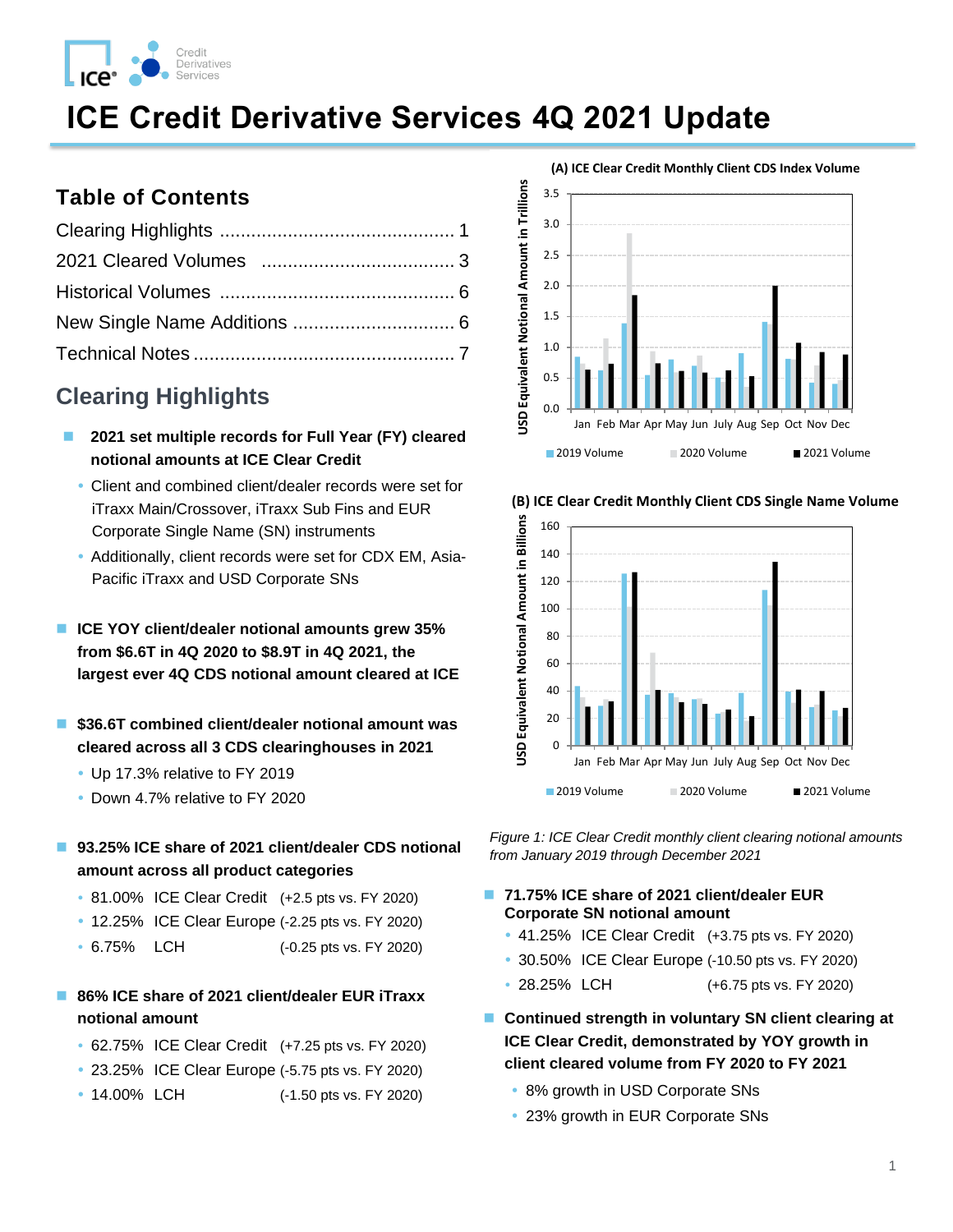**(A) Market Share of Combined Client/Dealer Volume Cleared FY 2021, and Change in Market Share Relative to FY 2020** 

| Instrument<br>Category | <b>Notional</b><br>Amount<br>(USD) | <b>ICC</b><br><b>Share</b><br>(% ) | <b>ICEU</b><br>Share<br>(% )                    | <b>LCH</b><br><b>Share</b><br>(% ) |  |
|------------------------|------------------------------------|------------------------------------|-------------------------------------------------|------------------------------------|--|
| All                    | 36.6T                              |                                    | 81.00 $(+2.5)$ 12.25 $(-2.25)$ 6.75 $(-0.25)$   |                                    |  |
| <b>CDX</b>             | 17.1T                              |                                    | $ 97.00(0) 2.75(-0.25) 0.25(0.25) $             |                                    |  |
| <b>EUR iTraxx</b>      | 15.8T                              |                                    | 62.75 (+7.25) 23.25 (-5.75) 14.00 (-1.50)       |                                    |  |
| <b>APAC iTraxx</b>     | 275B                               | 100                                |                                                 |                                    |  |
| <b>CDX EM</b>          | 675B                               | 100                                | $\overline{\phantom{0}}$                        |                                    |  |
| <b>Sovereign SN</b>    | 900B                               |                                    | <b>92.00</b> (-0.50) <b>8.00</b> (+0.50)        |                                    |  |
| <b>USD Corp. SN</b>    | 975B                               | 100<br>(0)                         |                                                 | 0.00<br>(0)                        |  |
| <b>EUR Corp. SN</b>    | 875B                               |                                    | 41.25 $(+3.75)$ 30.50 $(-10.5)$ 28.25 $(+6.75)$ |                                    |  |



**(E) ICE Clear Europe Combined Client/Dealer CDS Volume: Full Year 2021 vs. Full Year 2020**



**(B) Share Between ICE Clear Credit and ICE Clear Europe of FY 2021 Client Volume, and Change in Share Relative to FY 2020**

| Instrument<br>Category | <b>Notional</b><br>Amount<br>(USD) | <b>ICC</b><br><b>Share</b><br>(% ) | <b>ICEU</b><br><b>Share</b><br>(% ) |  |
|------------------------|------------------------------------|------------------------------------|-------------------------------------|--|
| AII                    | 12.3T                              | $95.75 (+2.25)$                    | $4.25(-2.25)$                       |  |
| <b>CDX</b>             | 7.0T                               | $98.00 (+0.50)$                    | $2.00 (-0.50)$                      |  |
| <b>EUR iTraxx</b>      | 4.4T                               | $91.25 (+5.25)$                    | $8.75(-5.25)$                       |  |
| <b>APAC iTraxx</b>     | 100B                               | 100                                |                                     |  |
| <b>CDX EM</b>          | 250B                               | 100                                | $\overline{\phantom{0}}$            |  |
| <b>Sovereign SN</b>    | 200B                               | 99.75<br>(0)                       | 0.25<br>(0)                         |  |
| <b>USD Corp. SN</b>    | 225B                               | 100                                | $\overline{\phantom{0}}$            |  |
| <b>EUR Corp. SN</b>    | 175B                               | $97.25 (+2.00)$                    | $2.75$ (-2.00)                      |  |



**(F) ICE Clear Europe Client CDS Volume: Full Year 2021 vs. Full Year 2020**

> **CDX APAC USD EM iTraxx Corps Corps**

**EUR**

**Sovs**

**Full Year 2021 vs. Full Year 2020**

**(D) ICE Clear Credit Client CDS Volume:**

<span id="page-1-0"></span>*Figure 2: Cleared notional amounts, share of cleared notional amounts and change in cleared notional amounts for full year 2021 vs. full year 2020, by clearinghouse and instrument type. Abbreviations: CDX.IG and CDX.HY indices (CDX), EUR denominated iTraxx indices (EUR iTraxx), emerging markets CDX indices (CDX EM), Asia-Pacific iTraxx indices (APAC iTraxx), USD denominated Corporate SNs (USD Corps), EUR denominated Corporate SNs (EUR Corps), and Sovereign SNs (Sovs).*  Index 2020 Single Name 2020 G Full Year 2021

**USD Equivalent Notional Amount in Trillions**

**CDX EUR iTraxx**



0.00

0.05

0.10

0.15

0.20

0.25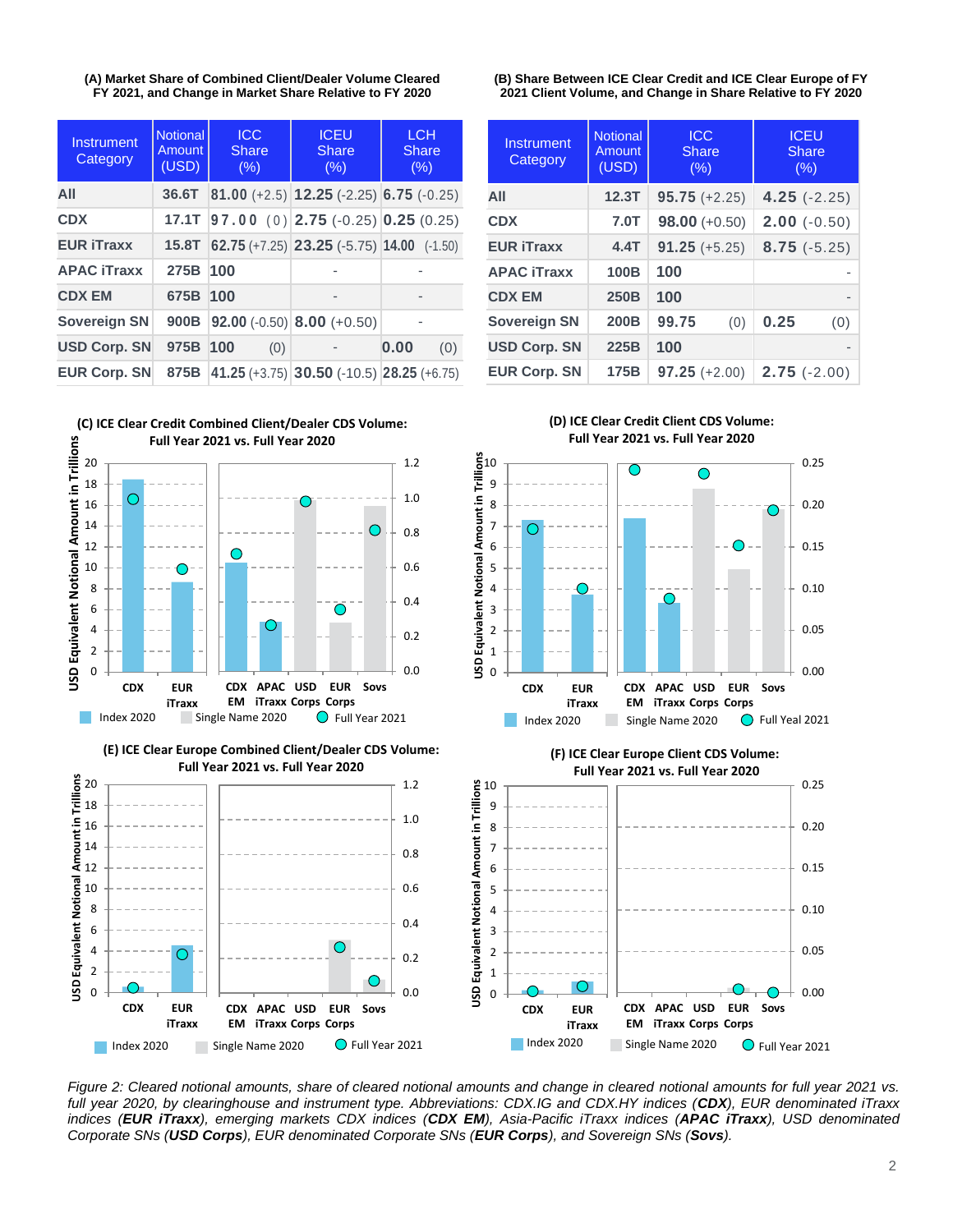# **2021 Cleared Volumes**

#### **Combined Client/Dealer Volumes**

During 2021, ICE Clear Credit significantly increased its share of combined client/dealer volumes for EUR denominated iTraxx indices and EUR Corporate SNs, while maintaining its dominant share in all USD denominated instruments. ICE Clear Credit achieved YOY growth relative to FY 2020 for EUR denominated iTraxx, CDX EM and EUR Corporate SNs, setting new record annual-notionalamounts for EUR denominated iTraxx indices (\$9.9T) and EUR Corporate SNs (\$360B). See [Figure 2](#page-1-0) (A) and (C).

- EUR iTraxx notional amount cleared at ICE Clear Credit increased 71%, from \$1.8T in 4Q 2020 to \$3.0T in 4Q 2021, bringing ICE Clear Credit's share of FY 2021 volume in EUR iTraxx instruments to 62.75%, an increase of 7.25 points relative to ICE Clear Credit's FY 2020 share; ICE Clear Europe and LCH had a FY 2021 share of 23.25% and 14%, respectively
- EUR Corporate SN notional amount cleared at ICE Clear Credit increased 33% from \$55B in 4Q 2020 to \$73B in 4Q 2021, bringing ICE Clear Credit's share of FY 2021 volume in EUR Corporate SNs to 41.25%, an increase of 3.75 points relative to ICE Clear Credit's FY 2020 share; ICE Clear Europe and LCH had a FY 2021 share of 30.5% and 28.25%, respectively

Total cleared volume across the three CDS clearinghouses for FY 2021 was approximately 5% lower than for FY 2020, dropping from \$38.4T in 2020 to \$36.6T in 2021. At the end of 2021, the YTD share of combined client/dealer notional amount between ICE Clear Credit, ICE Clear Europe and LCH was 81%, 12.25% and 6.75%, respectively.

#### **Client Volumes**

During 2021 there was a continued shift in share of client volume from ICE Clear Europe to ICE Clear Credit for EUR denominated iTraxx and EUR Corporate SNs. ICE Clear Credit experienced YOY growth relative to FY 2020 for EUR denominated iTraxx, CDX EM, Asia-Pacific iTraxx, USD Corporate SNs and EUR Corporate SNs, setting new record annual-client-notional-amounts for EUR iTraxx

(\$4.0T), CDX EM (\$240B), Asia-Pacific iTraxx (\$90B), USD Corporate SNs (\$240B) and EUR Corporate SNs (\$150B). See [Figure 1](#page-0-0) and [Figure 2](#page-1-0) (B) and (D).

- EUR iTraxx client notional amount cleared at ICE Clear Credit increased 65%, from \$700B in 4Q 2020 to \$1.2T in 4Q 2021, bringing the ICE Clear Credit portion of ICE YTD 4Q 2021 EUR iTraxx client notional amount to 91.25%, an increase of 5.25 points relative to ICE Clear Credit's FY 2020 portion
- EUR Corporate SN client notional amount cleared at ICE Clear Credit increased 18%, from \$23B in 4Q 2020 to \$28B in 4Q 2021, bringing the ICE Clear Credit portion of ICE FY 2021 EUR Corporate SN client notional amount to 97.25%, an increase of 2 points relative to ICE Clear Credit's FY 2020 portion
- CDX.EM client notional amount cleared at ICE Clear Credit increased 31% from \$185B in 2020 to \$240B in 2021

Total cleared client volume at ICE Clear Credit for FY 2021 was approximately flat relative to FY 2020, remaining around \$11.8T. The share of FY 2021 client volume between ICE Clear Credit and ICE Clear Europe was 95.75% and 4.25%, respectively.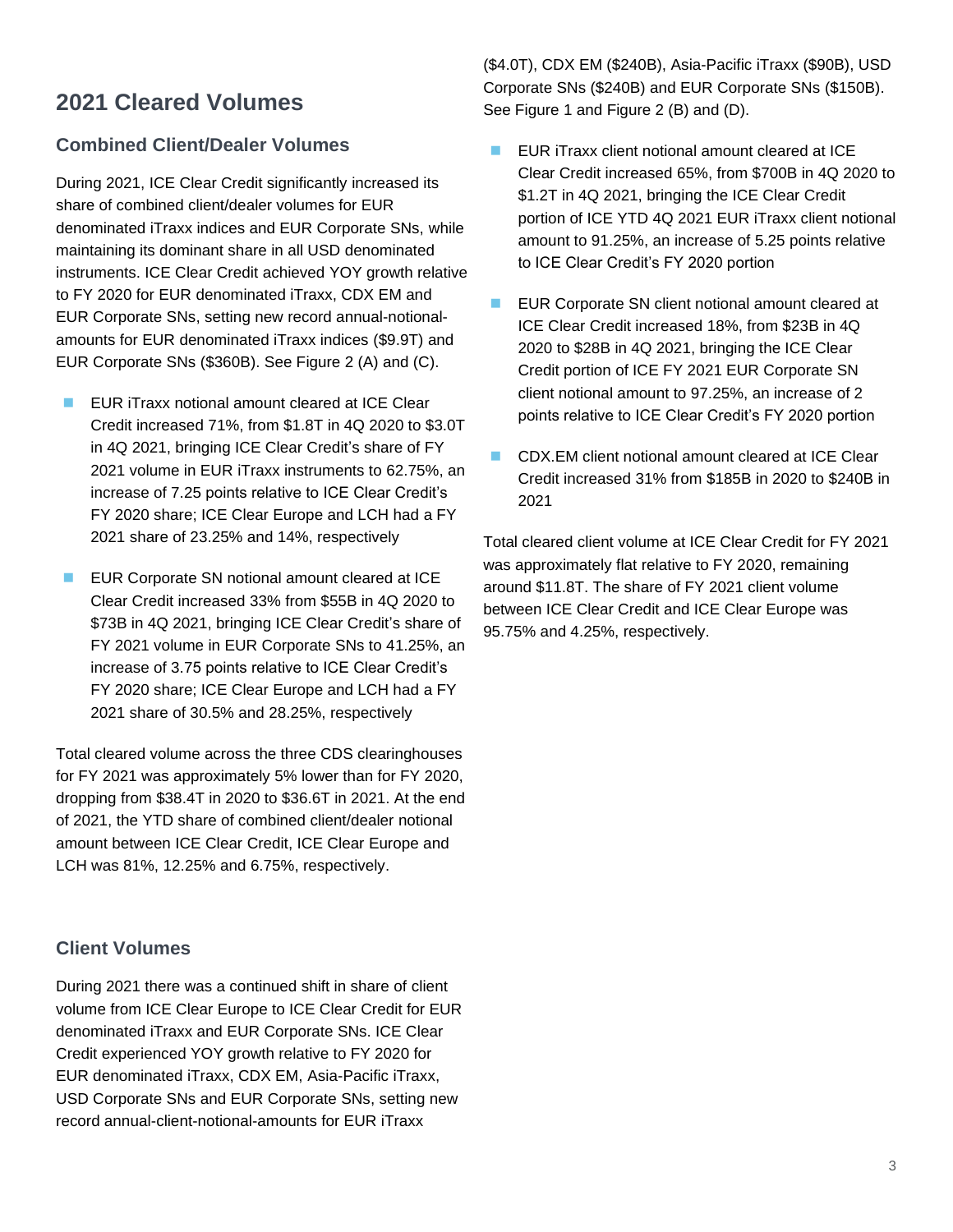



**(D) ICE Clear Credit Single Name Volume**



**(C) ICE Clear Credit Index Volume**



**(E) ICE Clear Europe Index Volume**







<span id="page-3-0"></span>*Figure 3: Combined client/dealer annual notional amounts for index and SN instruments at ICE Clear Credit, ICE Clear Europe and in total across both ICE CDS clearinghouses.*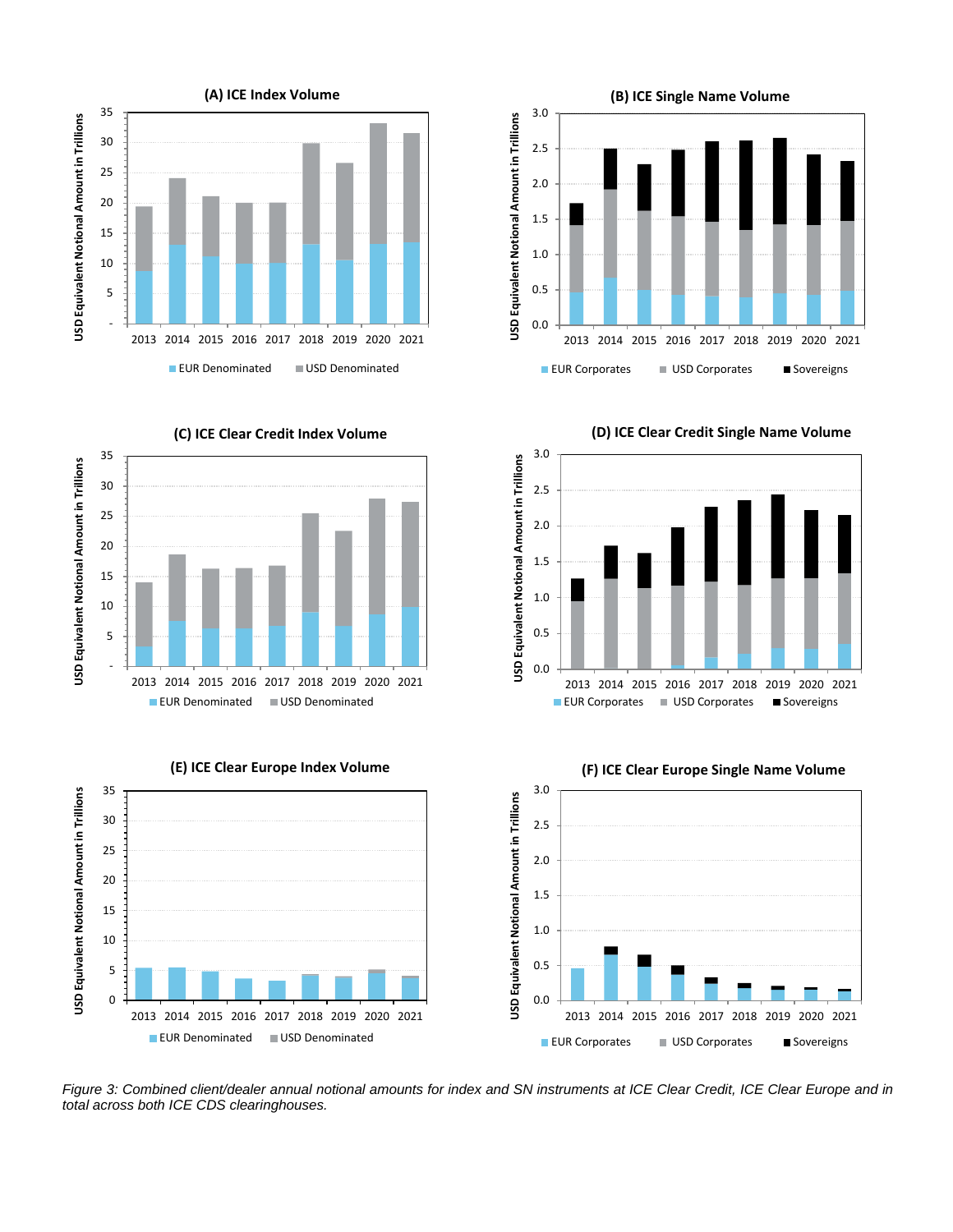

<span id="page-4-0"></span>*Figure 4: Index and SN annual client notional amounts cleared at ICE Clear Credit and ICE Clear Europe, and number of clients clearing their first SN at ICE Clear Credit. The notional amounts provided for USD denominated index instruments at ICE Clear Credit include the separately-shown notional amounts for Asia-Pacific iTraxx and CDX.EM indices.* 

Asia-Pacific iTraxx CDX.EM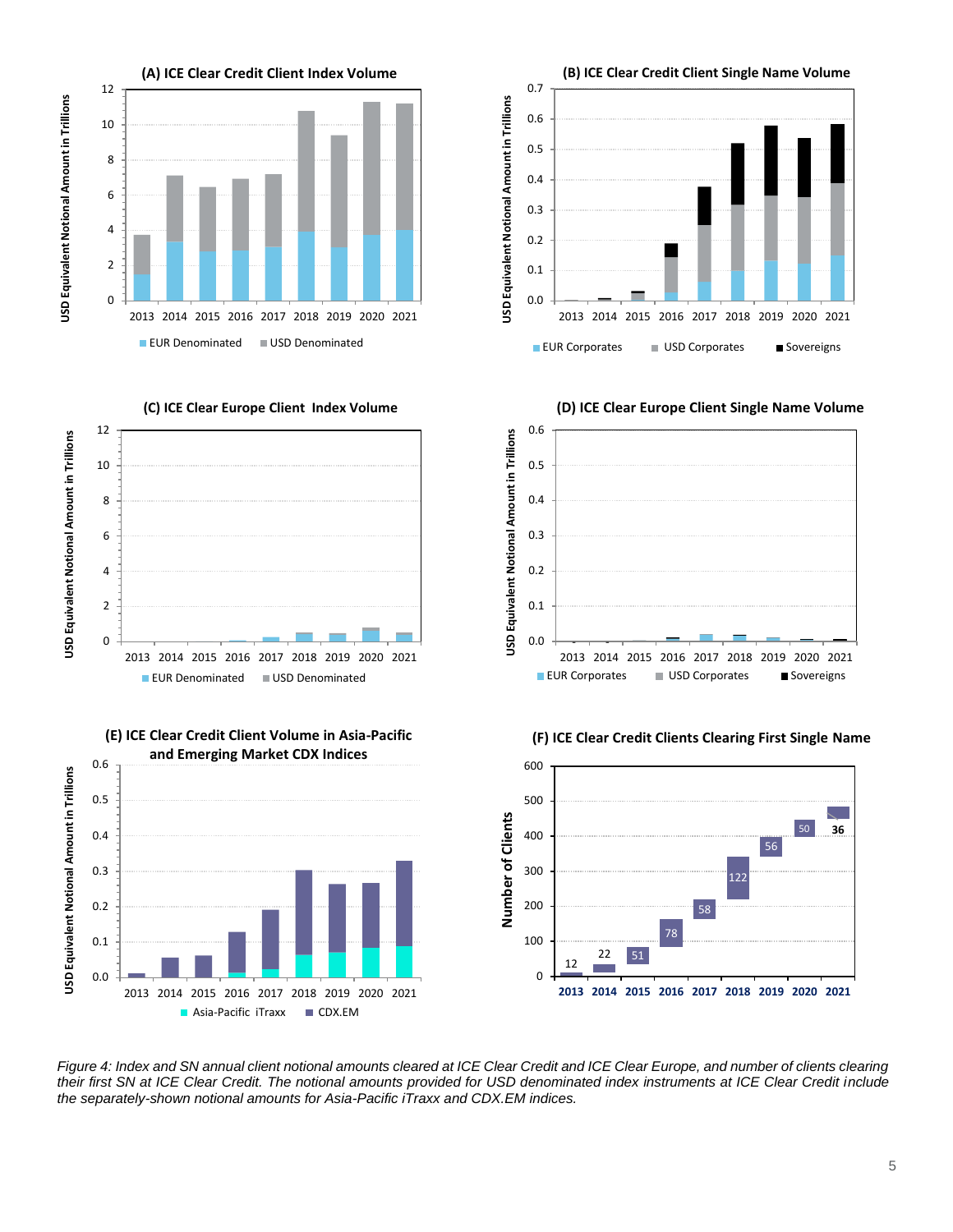# **Historical Volumes**

[Figure 3](#page-3-0) and [Figure 4](#page-4-0) provide annual combined cleared client/dealer notional amounts and annual client notional amounts, respectively, by ICE CDS clearinghouse and instrument category. The visualized trends have been discussed in previous quarterly updates and the main themes continue, as follows:

- Growth in voluntary client clearing of EUR and USD Corporate SNs, with recent decrease to flat client Sovereign SN volume; see [Figure 4\(](#page-4-0)B)
- Growth in combined client/dealer volumes for EUR Corporate SNs, with relatively consistent USD Corporate SN combined client/dealer volume and recently decreasing client/dealer Sovereign SN volume; see [Figure 3\(](#page-3-0)D)
- Recently increasing EUR denominated index volumes at ICE Clear Credit for both client and combined client/dealer clearing; see [Figure 3\(](#page-3-0)C) and [Figure 4\(](#page-4-0)A)
- Precipitous decline in SN clearing activity at ICE Clear Europe, impacting both client and dealer volumes; see [Figure 3\(](#page-3-0)F) and [Figure 4\(](#page-4-0)D)
- ◼ Growth in client clearing of Asia-Pacific iTraxx and CDX EM indices at ICE Clear Credit; see [Figure 4\(](#page-4-0)E)

## **New Single Name Additions**

On February 28, 2022, ICE Clear Credit plans to expand the reference entities on which it clears SN CDS instruments to include 15 new Asia-Pacific reference entities, 5 new European Corporate reference entities, and 12 new North American Corporate reference entities, see [Table 1.](#page-5-0)

<span id="page-5-0"></span>*Table 1: New SN reference entities planned for clearing at ICE Clear Credit, starting February 28th, 2022.* 

| $10011$ , $0101111$ , $100101$                            |                   |                     |           |
|-----------------------------------------------------------|-------------------|---------------------|-----------|
| <b>Reference Entity</b>                                   | Tier <sup>1</sup> | <b>ISDA</b><br>Def. | Date      |
| <b>Asia-Pacific Single Names</b>                          |                   |                     |           |
| ALIBABA GROUP HOLDING<br><b>LIMITED</b>                   | <b>SNRFOR</b>     | CR <sub>14</sub>    | Feb28 '22 |
| BAIDU, INC.                                               | <b>SNRFOR</b>     | <b>CR14</b>         | Feb28 '22 |
| CHINA NATIONAL CHEMICAL<br><b>CORPORATION LIMITED</b>     | <b>SNRFOR</b>     | <b>CR14</b>         | Feb28 '22 |
| CHINA PETROCHEMICAL<br><b>CORPORATION</b>                 | <b>SNRFOR</b>     | CR <sub>14</sub>    | Feb28 '22 |
| <b>CITIC LIMITED</b>                                      | <b>SNRFOR</b>     | <b>CR14</b>         | Feb28 '22 |
| STATE GRID CORPORATION OF<br><b>CHINA</b>                 | SNRFOR            | <b>CR14</b>         | Feb28 '22 |
| <b>KT CORPORATION</b>                                     | <b>SNRFOR</b>     | <b>CR14</b>         | Feb28 '22 |
| TENCENT HOLDINGS LIMITED                                  | <b>SNRFOR</b>     | <b>CR14</b>         | Feb28 '22 |
| CHINA CONSTRUCTION BANK<br><b>CORPORATION</b>             | <b>SNRFOR</b>     | <b>CR14</b>         | Feb28 '22 |
| EXPORT-IMPORT BANK OF INDIA                               | <b>SNRFOR</b>     | <b>CR14</b>         | Feb28 '22 |
| INDUSTRIAL AND COMMERCIAL<br><b>BANK OF CHINA LIMITED</b> | <b>SNRFOR</b>     | CR14                | Feb28 '22 |
| <b>STATE BANK OF INDIA</b>                                | <b>SNRFOR</b>     | <b>CR14</b>         | Feb28 '22 |
| <b>WOORI BANK</b>                                         | <b>SNRFOR</b>     | CR14                | Feb28 '22 |
| <b>TELSTRA CORPORATION</b><br><b>LIMITED</b>              | <b>SNRFOR</b>     | <b>MR14</b>         | Feb28 '22 |
| <b>SCENTRE MANAGEMENT</b><br><b>LIMITED</b>               | <b>SNRFOR</b>     | <b>MR14</b>         | Feb28 '22 |
| <b>European Corporate Single Names</b>                    |                   |                     |           |
| <b>NOVAFIVES</b>                                          | <b>SECDOM</b>     | <b>MM14</b>         | Feb28 '22 |
| <b>ELIS</b>                                               | SNRFOR            | <b>MM14</b>         | Feb28 '22 |
| <b>HOCHTIEF</b><br>AKTIENGESELLSCHAFT                     | <b>SNRFOR</b>     | <b>MM14</b>         | Feb28 '22 |
| EDP FINANCE B.V.                                          | <b>SNRFOR</b>     | <b>MM14</b>         | Feb28 '22 |
| LOUIS DREYFUS COMPANY B.V.                                | SNRFOR            | <b>MM14</b>         | Feb28 '22 |
| North American Corporate Single Names                     |                   |                     |           |
| <b>SABRE HOLDINGS</b><br><b>CORPORATION</b>               | <b>SNRFOR</b>     | <b>XR14</b>         | Feb28 '22 |
| <b>BALL CORPORATION</b>                                   | SNRFOR            | <b>XR14</b>         | Feb28 '22 |
| TARGA RESOURCES PARTNERS<br>LΡ                            | SNRFOR            | XR14                | Feb28 '22 |
| DAVITA INC.                                               | <b>SNRFOR</b>     | <b>XR14</b>         | Feb28 '22 |
| NETFLIX, INC.                                             | SNRFOR            | XR14                | Feb28 '22 |
| SIRIUS XM RADIO INC.                                      | <b>SNRFOR</b>     | XR14                | Feb28 '22 |
| ASHLAND LLC                                               | SNRFOR            | XR14                | Feb28 '22 |
| FISERV, INC.                                              | SNRFOR            | <b>XR14</b>         | Feb28 '22 |
| <b>BORGWARNER INC.</b>                                    | SNRFOR            | <b>XR14</b>         | Feb28 '22 |
| TRANSCANADA PIPELINES<br><b>LIMITED</b>                   | SNRFOR            | XR14                | Feb28 '22 |
| <b>FEDEX CORPORATION</b>                                  | SNRFOR            | XR14                | Feb28 '22 |
| ORACLE CORPORATION                                        | <b>SNRFOR</b>     | <b>XR14</b>         | Feb28 '22 |

<sup>1</sup> Note that senior unsecured "SNRFOR" and senior secured "SECDOM" tiers are both senior debt. SN instruments that trade "SECDOM" will be referenced as "SNRFOR" for clearing

purposes since outright "SNRFOR" instruments will not be considered for clearing, in general.